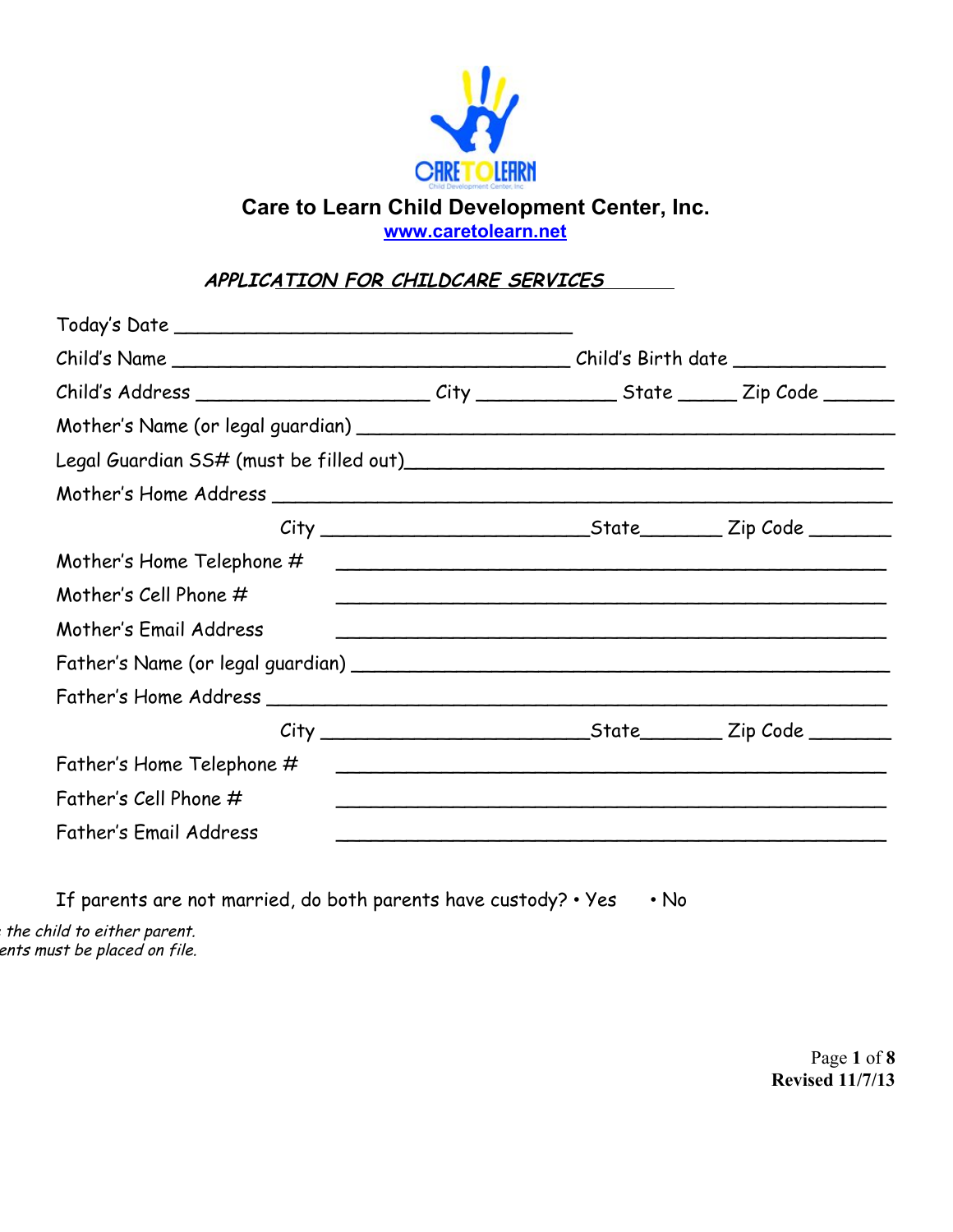

**[www.caretolearn.net](http://www.caretolearn.net/)**

Name, address, telephone # (during center hours), and relationship to child of person to be contacted in emergency if parents are not available:

ted emergency contacts.

| 2 |  |
|---|--|
|   |  |
| ີ |  |
|   |  |

Page **2** of **8 Revised 11/7/13**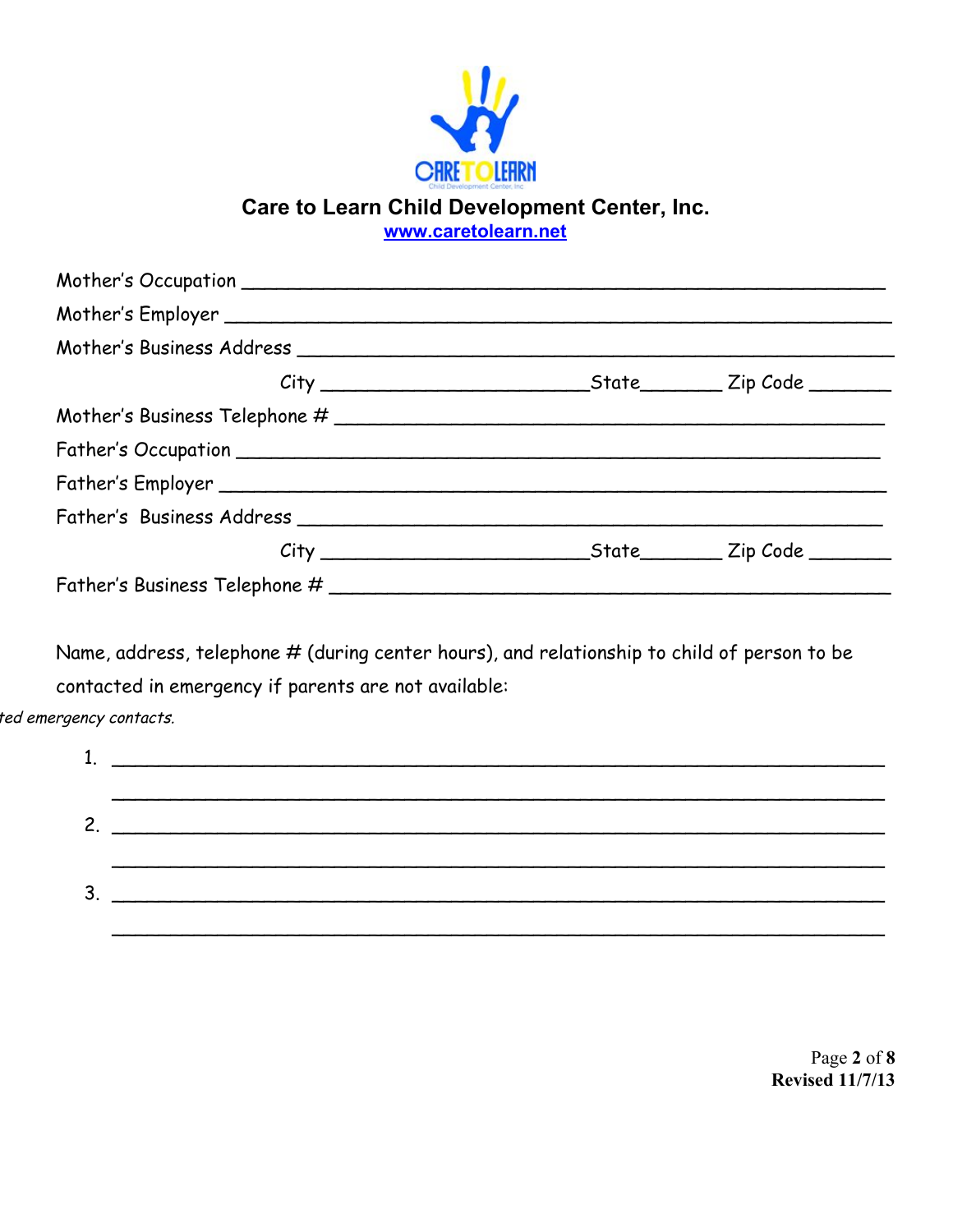

**[www.caretolearn.net](http://www.caretolearn.net/)**

 $\overline{\phantom{a}}$ 

 $\overline{\phantom{a}}$ 

 $\overline{\phantom{a}}$ 

Name and address of child's physician or source of medical care:

Special Disabilities:

Special medical or dietary information for management in an emergency situation, i.e. allergies, b*laced omédicati*ons, special conditions:

|                                | Do you or your child's physician/medical provider have concerns about your child's physical or |
|--------------------------------|------------------------------------------------------------------------------------------------|
|                                |                                                                                                |
|                                | Health Insurance coverage for child under family insurance policy or medical assistance        |
|                                |                                                                                                |
| Developmental History:         |                                                                                                |
|                                |                                                                                                |
|                                |                                                                                                |
| Pregnancy Experience: • Normal |                                                                                                |
|                                |                                                                                                |
|                                |                                                                                                |
| Delivery Experience: • Normal  |                                                                                                |
|                                |                                                                                                |
|                                |                                                                                                |

Page **3** of **8 Revised 11/7/13**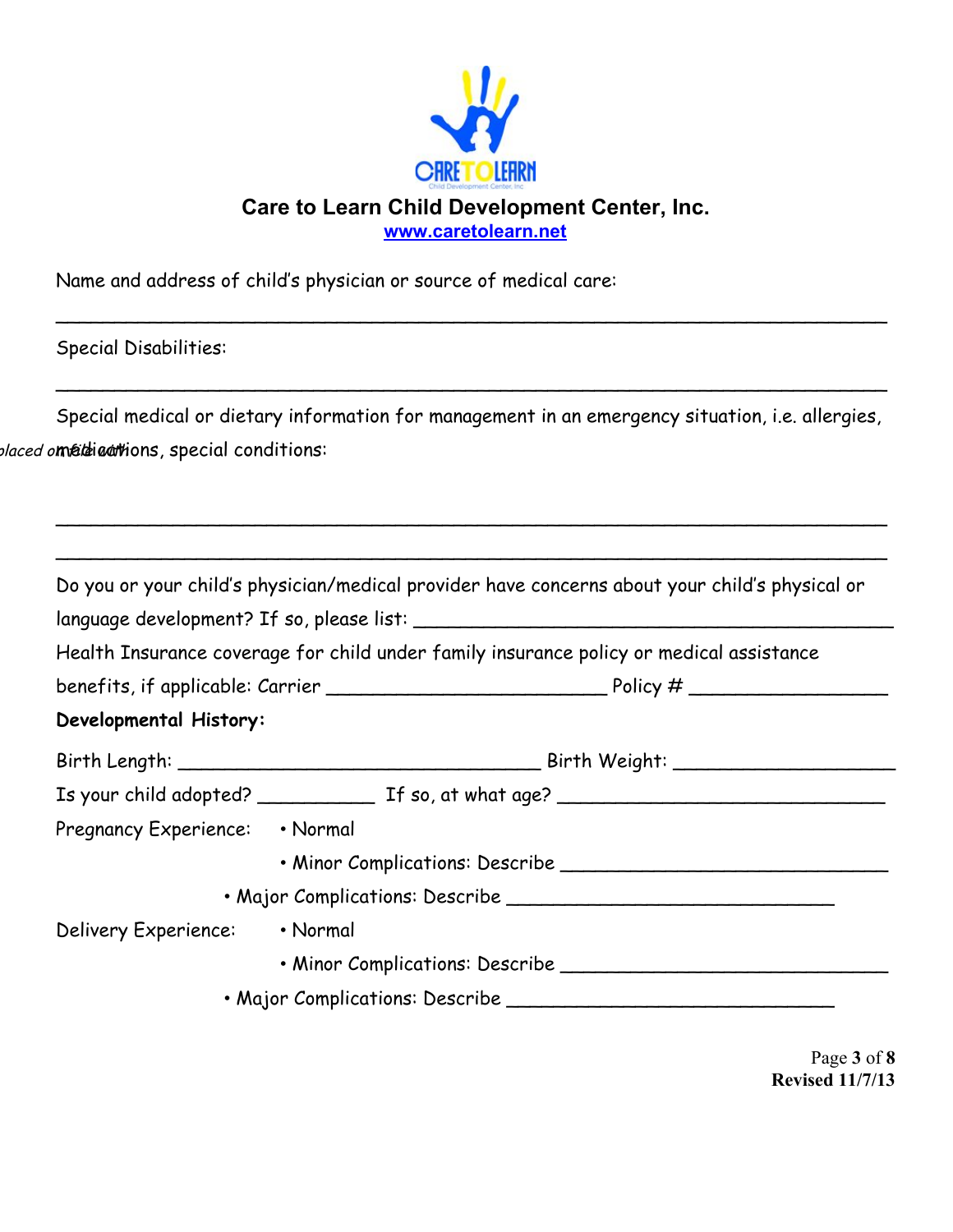

**[www.caretolearn.net](http://www.caretolearn.net/)**

 $\overline{\phantom{a}}$ 

 $\overline{\phantom{a}}$ 

 $\overline{\phantom{a}}$ 

|  |  |  | How would you describe your child's disposition? |
|--|--|--|--------------------------------------------------|

• Cesarean Delivery

### **Health History:**

Describe any health problems or concerns:

Describe any severe injuries or operations:

| When did your child begin to sit alone ___________, crawl _________, walk alone _______,   |  |
|--------------------------------------------------------------------------------------------|--|
| cut his/her first tooth _________, speak his/her first word _______, make sentences _____, |  |
| feed him/herself with a spoon _______, drink from a cup _______________?                   |  |
|                                                                                            |  |
|                                                                                            |  |
|                                                                                            |  |

 $\overline{\phantom{a}}$ 

Page **4** of **8 Revised 11/7/13**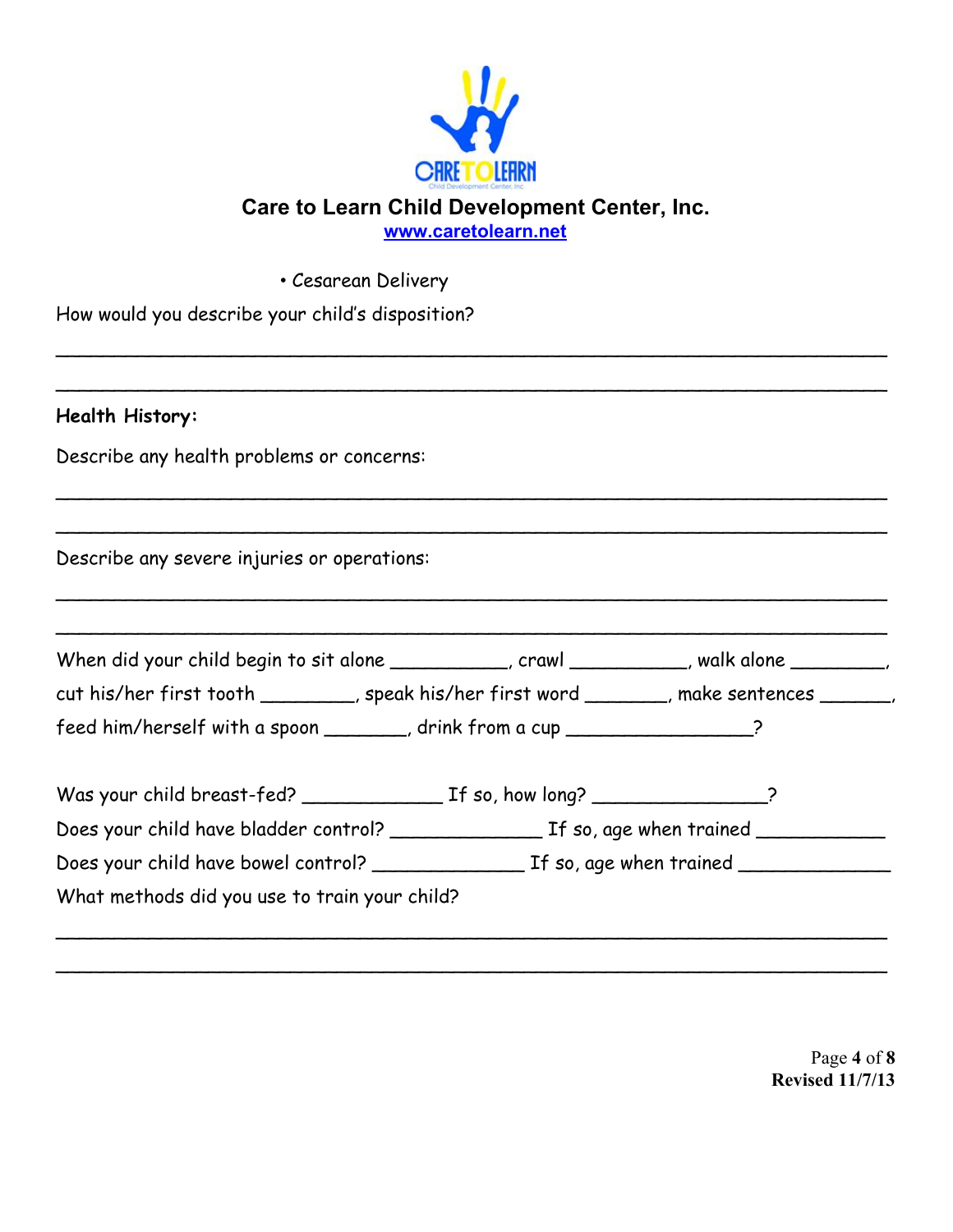

**[www.caretolearn.net](http://www.caretolearn.net/)**

 $\overline{\phantom{a}}$ 

 $\overline{\phantom{a}}$ 

 $\overline{\phantom{a}}$ 

 $\overline{\phantom{a}}$ 

 $\overline{\phantom{a}}$ 

 $\overline{\phantom{a}}$ 

 $\overline{\phantom{a}}$ 

What words does your child use to indicate toileting needs?

**Social/Emotional History:**

List history or future of any major life changes for child:

List previous caregivers:

List concerns about previous caregivers:

List family's method of discipline:

List child's play activities:

List any problematic fears of child:

Page **5** of **8 Revised 11/7/13**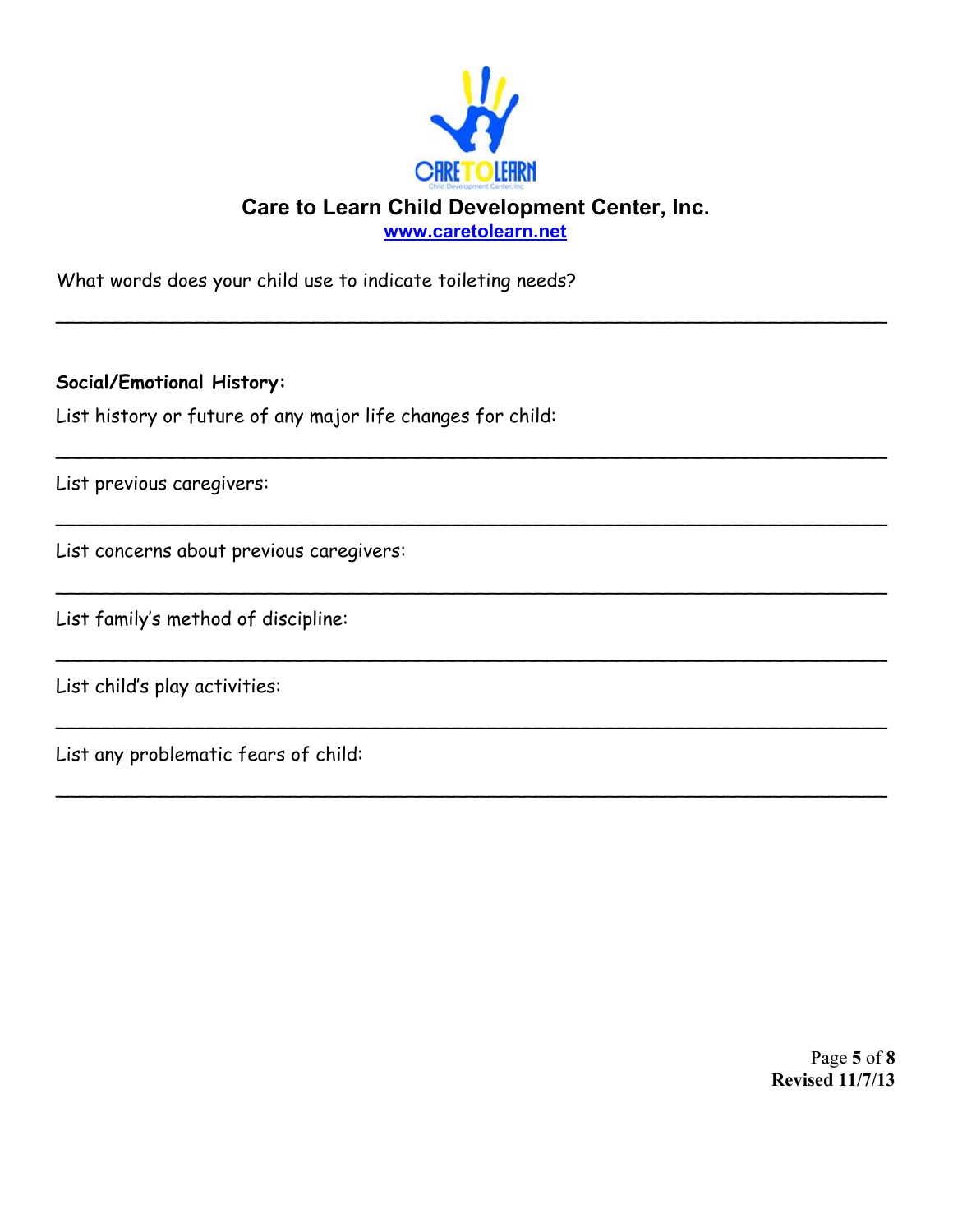

**[www.caretolearn.net](http://www.caretolearn.net/)**

 $\overline{\phantom{a}}$ 

 $\overline{\phantom{a}}$ 

 $\overline{\phantom{a}}$ 

 $\overline{\phantom{a}}$ 

 $\overline{\phantom{a}}$ 

 $\overline{\phantom{a}}$ 

 $\overline{\phantom{a}}$ 

 $\overline{\phantom{a}}$ 

#### **Home Environment:**

| Who are your child's siblings and what are their ages? |  |  |  |  |
|--------------------------------------------------------|--|--|--|--|
|                                                        |  |  |  |  |

Who are the adults living in the child's home and what are their ages?

How often does your child see other relatives?

Is your child accustomed to short separations from you with baby-sitters or relatives? \_\_\_\_\_\_

If yes, please describe: \_\_\_\_\_\_\_\_\_\_\_\_\_\_\_\_\_\_\_\_\_\_\_\_\_\_\_\_\_\_\_\_\_\_\_\_\_\_\_\_\_\_\_\_\_\_\_\_

Describe morning routine in preparation for school/work:

Describe evening routine:

Describe bedtime routine:

Describe weekend routine:

Page **6** of **8 Revised 11/7/13**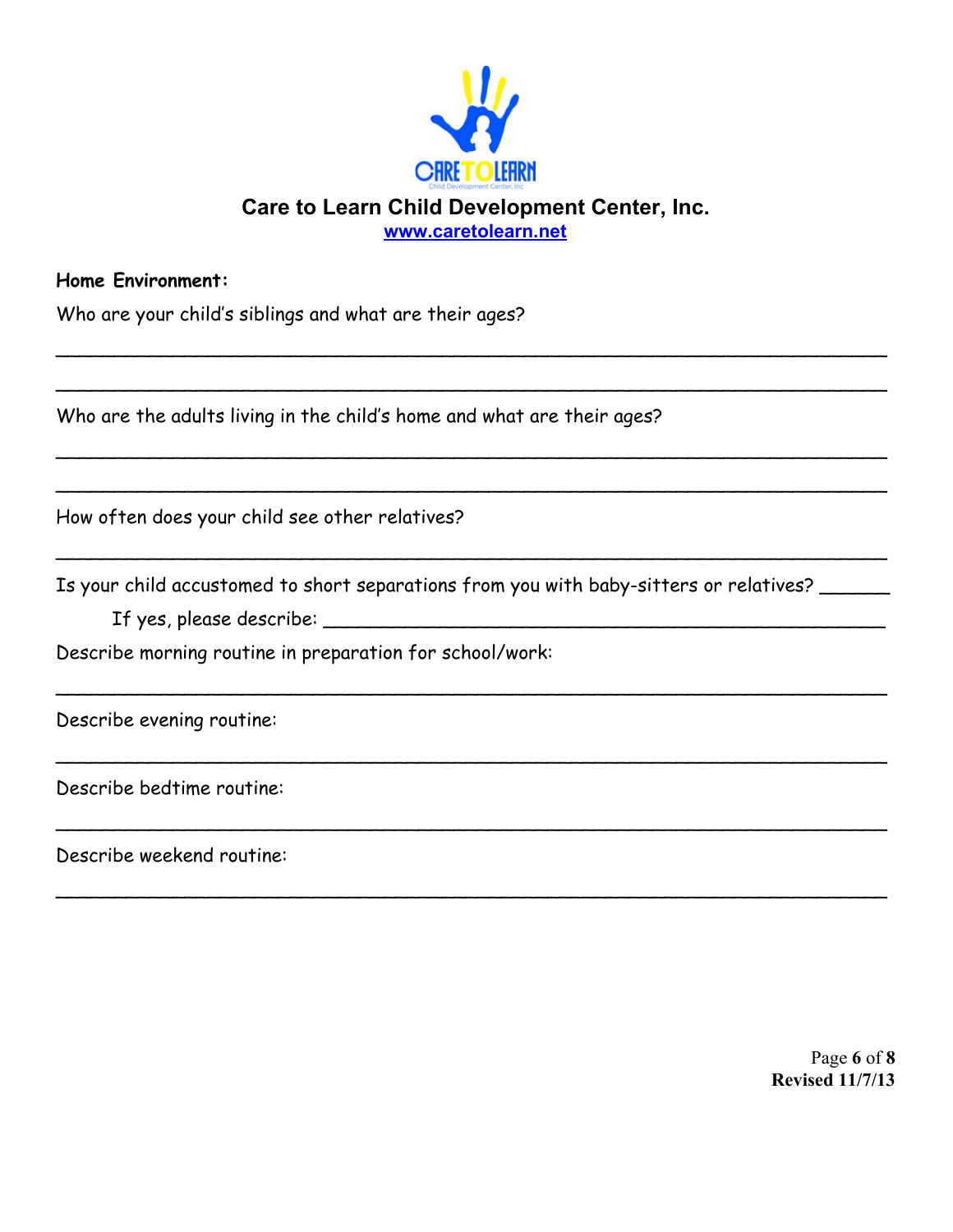

#### **Summary:**

Is there anything that we should know about your child to help make this a better experience for him/her?

 $\overline{\phantom{a}}$ 

 $\overline{\phantom{a}}$ 

| List any talents, hobbies, skills, or interests that YOU, the parent or quardian, could share with |
|----------------------------------------------------------------------------------------------------|
| the children at the Center? (e.g. dance, music, art, crafts, puppetry, or occupation related       |
|                                                                                                    |
| How did you hear about Care to Learn?                                                              |
| Date you wish your child to start:                                                                 |

Page **7** of **8 Revised 11/7/13**